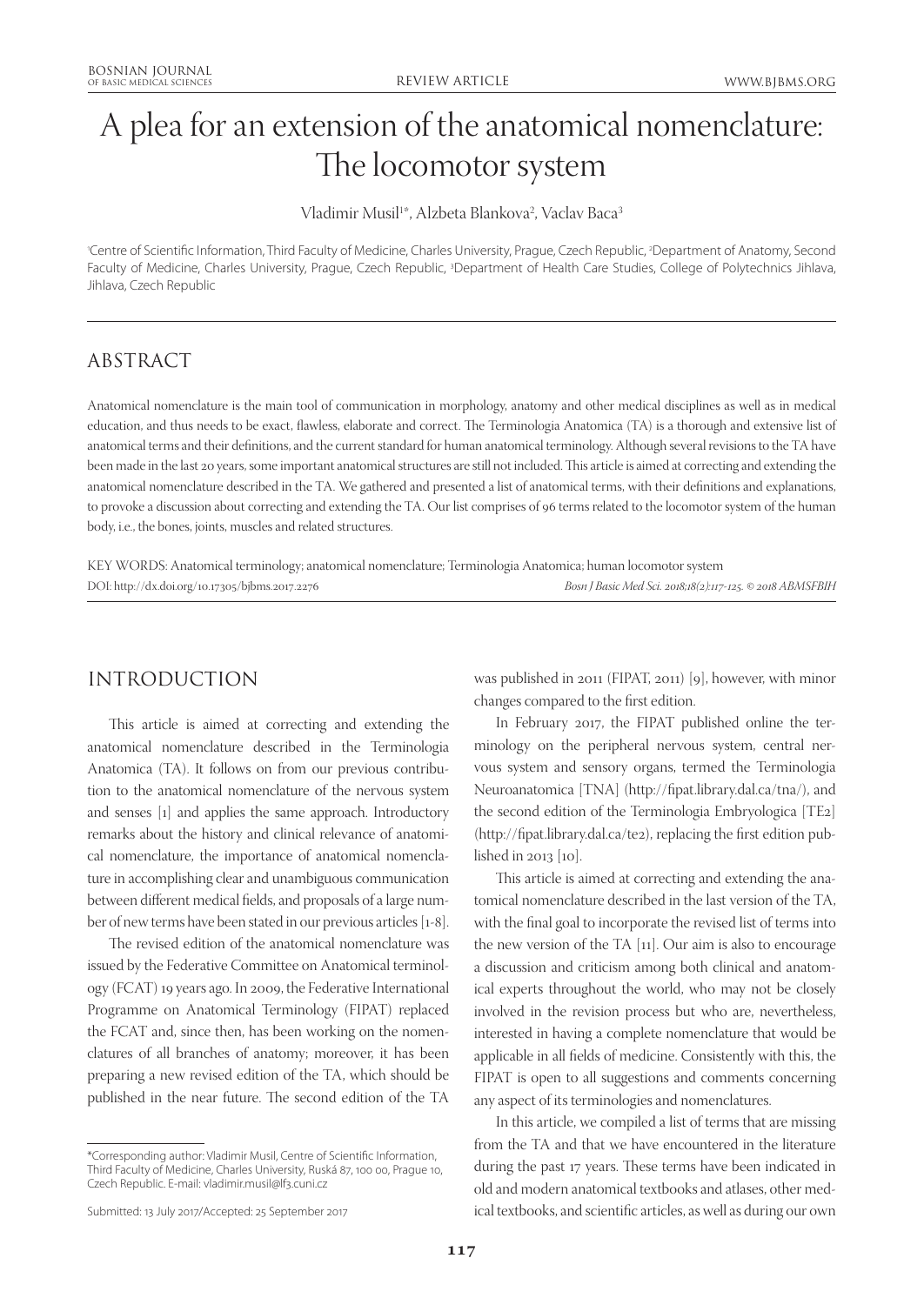scientific research. Some of the terms from the textbooks, listed in this article, are not supported by the references as they are considered to be well-known. In other cases, we proposed terms for anatomical structures that had no precise definition. Some of the proposed terms have already been published by other authors, and were included here to highlight their importance. All suggested terms should be discussed by the wider scientific community and the members of the FIPAT; if they are correct and considered useful, they should be added to the new version of the TA.

In the following parts of the article we will present the list of new terms (written in bold italics) proposed to be incorporated in the TA, and corrections for the terms already included in the TA (written in italics). The terms within quotation marks are obsolete and/or not recommended terms, and the terms in parentheses are eponyms, synonyms or explanations. In total, 96 terms are proposed to be incorporated in the TA: 1 in *Anatomia generalis*, 44 in *Ossa*, 13 in *Juncturae*, and 38 in *Musculi*.

#### *Anatomia generalis*

- The general terms *transversus* and *transversalis* are not synonyms and should not be used synonymously. *Transversus*  means lying or passing across something, while *transversalis* means lying on or passing along the transverse plane. The latter term is applied exclusively to the transverse plane of the human body: *planum transversale* (*plana transversalia*).
- The term *nates* is listed as the preferred term for the buttocks in the chapter on general terms. However, the term *clunes* is more frequently used, e.g., in composite terms such as *nervi clunium*. The rank of these terms should be changed as follows: *clunes*; *nates*.
- *Linea interischiadica* is an imaginary transverse line extending between the *tuber ischiadicum dextrum* et *sinistrum* dividing the *regio perinealis* into the anterior *regio urogenitalis* and the posterior *regio analis.*

#### *Ossa*; *Systema skeletale*

*Impressiones gyrorum* (A02.1.00.040) are depressions on the *lamina interna calvariae* corresponding to the convoluted gyri of the cerebral cortex. There are two inconsistencies concerning this structure. Firstly, the impressions can be found on the upper surface of *pars orbitalis ossis frontalis* but are not listed under *os frontale*. Secondly, they cannot be considered to be synonyms of *juga cerebralia* as stated in the TA. *Juga cerebralia* are elevated ridges located between the *impressiones gyrorum* corresponding to the sulci between gyri of the cerebral cortex. The term "jugum" means yoke and thus must refer to an elevation

on a surface and not a depression. The solution is simple: separate these entities and state them as individual items: *impressiones gyrorum* (with its non-preferred synonym *impressiones digitatae*) and *juga cerebralia.*

- *Processus maxillaris ossis palatini* is a bony process of the *lamina perpendicularis ossis palatini*, located right below the *crista conchalis* and projecting ventrally to contribute to the formation of the *hiatus semilunaris* [12].
- *Processus retroauricularis* is a part of the *pars squamosa ossis temporalis* located dorsal to the *fossa mandibularis.* It protects the *meatus acusticus externus* against the backward movements of the *caput mandibulae* and the *discus articularis* of *articulatio temporomandibularis*.
- *Canalis nervi petrosi majoris* is missing in the TA and should be added. The *sulcus nervi petrosi majoris* and *hiatus canalis nervi petrosi majoris* (both located on the *facies anterior partis petrosae ossis temporalis*), are listed in the TA, but the canal that branches off from the *canalis nervi facialis* is missing from the terminology. Similarly, the *canalis nervi petrosi minoris* is missing and should be included in the TA.
- Canalis orbitocranialis is a curved bony canal between the orbit and *fossa cranii anterior*. It starts in the *foramen ethmoidale anterius* and terminates in one of the *foramina cribrosa* of *lamina cribrosa ossis ethmoidalis*. It transmits the *nervus ethmoidalis anterior* and *vasa ethmoidalia anteriora* from the orbit to the cranial cavity.
- *Canalis orbitoethmoidalis* is a short bony canal between the orbit and *cellulae ethmoidales*. It transmits the *nervus ethmoidalis posterior* and *vasa ethmoidalia posteriora* from the orbit to the ethmoidal cells.
- *Cellulae zygomaticae* are accessory air cells inside *processus zygomaticus ossis temporalis* and in the *tuberculum articulare ossis temporalis* that do not extend ventrally further than the *sutura zygomaticotemporalis*. They are rare findings, present only in 2% of cases [13].
- • *Fonticulus nasalis anterior et posterior (clinically also termed "nasal fontanelles") are the areas of* the lateral nasal wall that do not contain bone and are only composed of the periosteum. They are usually found immediately above the insertion of *concha nasalis inferior* forming a thin wall between the *sinus maxillaris* and *meatus nasi medius. Fonticulus nasalis anterior* is located ventrocaudally to the *processus uncinatus conchae nasalis mediae* and fuses with the medial wall of the *sinus maxillaris*. The ventral and dorsal boundaries of *fonticulus nasalis anterior* are the posterior end of *processus uncinatus* and *os palatinum*, respectively*.* Both *fonticuli* are common sites of the *ostium maxillare accessorium (*of Giraldès), which are present in 30-40% of cases.
- *Canalis sinuosus* is a tortuous bony canal extending from the middle part of the *canalis infraorbitalis* to the anterior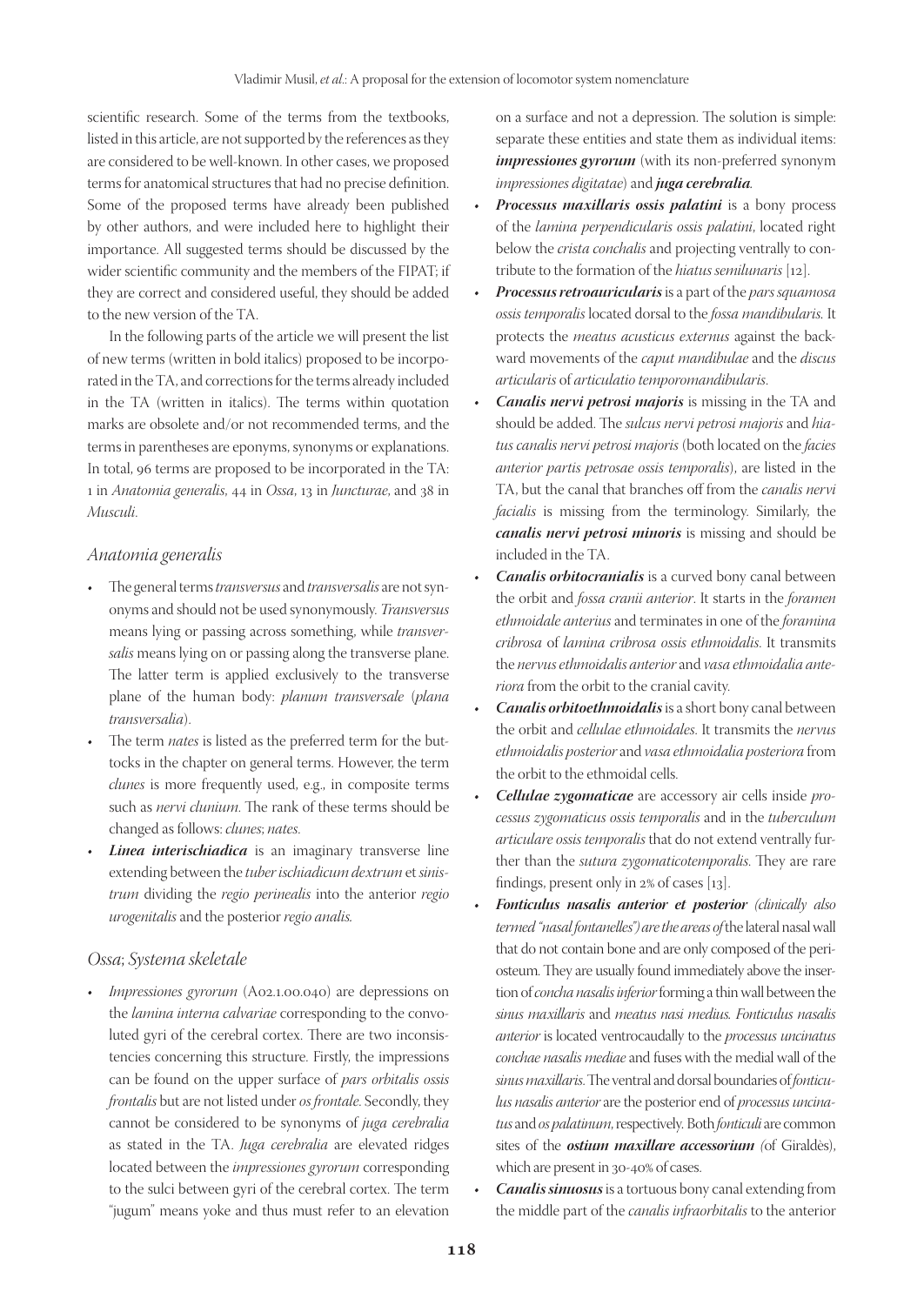wall of the *sinus maxillaris.* It contains the *nervus alveolaris superior anterior et vasa alveolaria superiora anteriora*.

- **Foramen septale** is the external end (terminal foramen) of *canalis sinuosus* and contains *ramus nasalis* (of Luschka), the terminal branch of *nervus alveolaris superior anterior* [14].
- *Fossa incisiva* is a term applicable to three different bony structures*. Fossa incisiva maxillae* is a paired shallow depression on the *facies anterior maxillae* above *dentes incisivi superiores* and serves as the attachment site for *musculus depressor septi nasi* ("fossa prenasalis"). *Fossa incisiva mandibulae is* a similar paired shallow depression on the *corpus mandibulae*, above the *foramen mentale*  and below *dentes incisivi inferiores*. *Fossa incisiva ossis incisivi* (*fossa incisiva premaxillae*)*,* the most well-known of the three structures, is an unpaired oval depression (A02.1.00.060) in the midline of *facies palatina maxillae*  of the *os incisivum* behind *dentes incisivi superiores primi*, into which the paired *canalis incisivus* opens.
- *Canalis incisivus* has two openings, the superior innominate opening located in the floor of *cavitas nasi*, and the inferior opening termed *foramen incisivum* (of Stensen/ Steno), which opens into the *fossa incisiva ossis incisivi* (*fossa incisiva premaxillae*) and *cavitas oris* (or in a bony skull onto *basis cranii externa*). As it is a bony canal of the skull base, both openings of the canal can be termed as *apertura interna canalis incisivi* (the superior opening) and *apertura externa canalis incisivi* (the inferior opening), replacing the term "foramen incisivum", following the example of *canalis caroticus* or *canaliculus cochleae* [15].
- Canalis mandibulae is a bony canal within the mandible containing the *nervus alveolaris inferior et vasa alveolaria inferiora*. It starts in the *foramen mandibulae* and terminates by bifurcating into the *canalis mentalis mandibulae* ("anterior loop of mandibular canal") turning laterocranially and coursing towards the *foramen mentale*  (containing the homonymous nerve and vessels), and into the *canalis incisivus mandibulae*, continuing in the direction of *canalis mandibulae* and conveying neurovascular bundles for the first four teeth (*dentes incisivi, dens caninus et dens premolaris primus*) as follows: *ramus incisivus nervi alveolaris inferioris, ramus incisivus arteriae alveolaris inferioris* and accompanying veins [16].
- **Foramen linguale mandibulae** (the obsolete terms are "genial foramen", "foramen interspinosum"; "foramen mentale medianum" or "foramen of Bertelli") is a small opening in the midline of *corpus mandibulae* on its dorsal surface just above *spinae mentales superiores*, leading into a canal traversing the bone to approximately 50% of the buccolingual dimension of the mandible. The foramen contains the anastomosis of *rami sublinguales arteriae lingualis dextrae et sinistrae* [17,18].
- *Recessus supraorbitalis sinus frontalis* is a variably present extension of the *sinus frontalis* (in extensive pneumatization of the bone), projecting above the orbit.
- *Planum sphenoidale* is the roof of *sinus sphenoidalis*.
- **Tuberculum sphenoidale** is a bony prominence located at the anterior end of the *crista infratemporalis*, a crest between the *facies temporalis et facies infratemporalis alae majoris ossis sphenoidalis*.
- *Planum mastoideum* is the dorsolateral aspect of the temporal bone just above the *processus mastoideus*. It is used in otorhinolaryngology for performing the Rinne test (placing a high-frequency vibrating tuning fork on the *planum mastoideum*) and for surgical access to the *antrum mastoideum* and further to the internal ear.
- Os hyoideum is composed of unpaired *corpus* and paired *cornu majus et minus*. But there are more structures deserving appropriate terms, such as *margo medialis et margo lateralis cornus majoris, crista mediana* (a short unpaired vertical crest in the midline of the anterior aspect of the *corpus*) and *crista transversa* (a paired horizontal crest on the anterior aspect of the *corpus*).
- *Processus spinosi* of the second to sixth cervical (C<sub>2</sub>-C<sub>6</sub>) vertebrae are bifid and their branches can be termed *tuberculum dextrum et sinistrum.*
- The posterior surfaces of the *corpus vertebrae* display several foramina. The *venae basivertebrales* pass through these foramina to enter bony canals inside the *corpus vertebrae* and join the *plexus venosus vertebralis internus anterior* and *plexus venosus vertebralis externus anterior*. These foramina can be termed *foramina basivertebralia*.
- The vertebral endplate is a thin layer of the dense subchondral bone of *corpus vertebrae*, adjacent to *discus intervertebralis*. It can be termed *lamella terminalis vertebrae.* As *lamella* is used for the plates of *discus intervertebralis*, the Latin language offers an alternative, "bractea", meaning an iron leaflet.
- Isthmus arcus vertebrae (pars interarticularis verte*brae)* is a narrow part of *arcus vertebrae* between the *processus articularis superior et inferior*,susceptible to fractures.
- The innominate crest (crest of Ivanic) located on the posterior surface of *pediculus vertebrae lumbalis* is used for orientation during certain procedures in lumbar vertebral column surgery. It can be termed *crista vertebrae* (Figure 1) [19].
- **Tuberculum spinosum** is the cranial prominent beginning of the *crista sacralis mediana*.
- • *Apex ossis coccygis* is the most caudal tip of *os coccygis*.
- The articular surface of *caput costae* (*facies articularis capitis costae*) in ribs (usually the second to tenth rib), is divided by the *crista capitis costae* into two separate articular facets. According to our previous proposals, the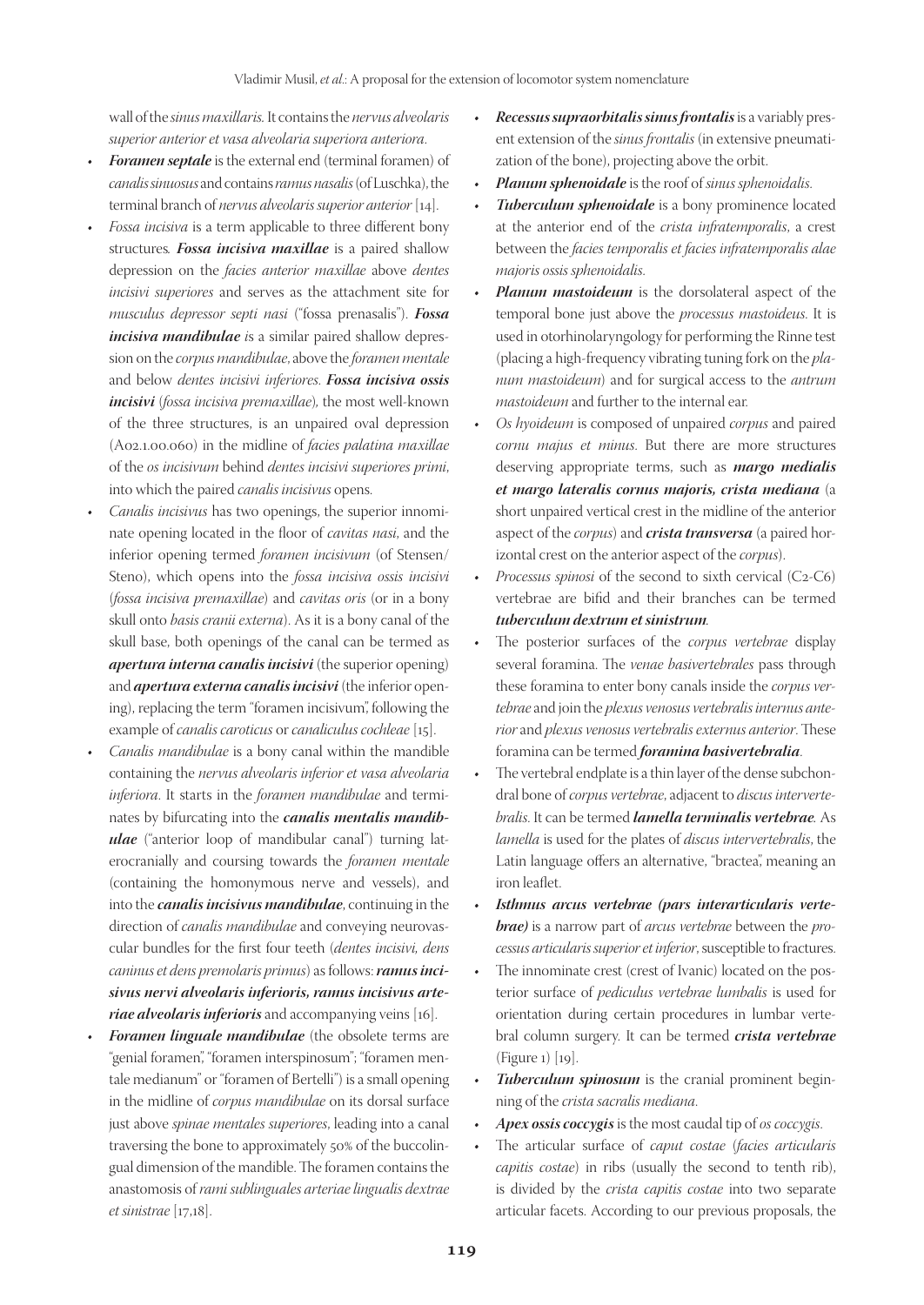

**FIGURE 1.** *Crista vertebrae* (CV) located on the posterior surface of *pediculus vertebrae lumbalis* [19].

articular facet can be termed *faciecula*, and these two facets can be termed *faciecula capitis costae superior et inferior* [5,6].

- **Tuberculum costoabdominale** is the most caudal point of the *arcus costalis*, located on the curvature of the tenth costal cartilage.
- **Isthmus femoris** is the region of *corpus femoris* with the smallest cross-section diameter of its *cavitas medullaris*, determined on anteroposterior radiograph. It can be found distal to the junction of the proximal- and middle-third of the femur. In clinical practice, the diameter of the cavity at the level of *isthmus femoris* affects the size of the nail during treatment of fractures. Its location substantially differs from the corresponding *isthmus humeri*, located proximal to the junction of the middle- and distal-third of the humerus [20].

#### *Juncturae*; *Systema articulare*

- In some joints, *cavitas articularis* is divided by the *discus articularis* into two separate cavities. These cavities should be termed *cavitas superior et inferior* in the *articulatio temporomandibularis* and *cavitas medialis et lateralis* in the *articulatio sternoclavicularis* and, when a disc is present which is in 50% of cases, in the *articulatio acromioclavicularis*.
- *Ligamentum atlantoaxiale anterius* is a strong membrane extending between the inferior border of *arcus anterior atlantis* and the anterior surface of *corpus axis*. It is thickened in the midline by a round cord, stretching between the *tuberculum anterius atlantis* and *corpus axis*  and is the cranial continuation of *ligamentum longitudinale anterius*.
- Ligamentum glenotransversum connects the *processus transversus atlantis* and *massa lateralis atlantis*, often becomes ossified, and forms a bony arch bridging the gap between this arch and the costal element of *processus*

*transversus*, through which *ramus anterior nervi cervicalis primi* directs from the *canalis vertebralis* [21].

- • *Articulationes interchondrales* are joints between the sixth, seventh and eighth, and sometimes the ninth and tenth *cartilagines costales.* They are strengthened laterally and medially by ligamentous fibers termed *ligamenta interchondralia*, passing from one cartilage to the other.
- Ligamentum lumbocostale ("ligamentum vertebrocostale" of Henle) is a thickened superior part of the *lamina media fasciae thoracolumbalis* as it attaches to the *processus costalis* of the first lumbar vertebra [L1] (25%) or L1 and L2 (75%), located dorsally to the *musculus quadratus lumborum* and ventrally to the *musculi intertransversarii* [22].
- Ligamentum iliolumbale (attached to the tip of *processus costalis* L5) is composed of two parts: the upper part inserts at the *labium internum cristae iliacae* and the lower (termed *ligamentum lumbosacrale)* at the *ala ossis sacri*, merging with the *ligamentum sacroiliacum anterius*.
- The lumbosacral transition comprises several units. There is an unpaired symphysis between the inferior aspect of *vertebra lumbalis quinta* and the superior aspect of *basis ossis sacri*, which resembles the other intervertebral joints (*symphyses intervertebrales*). Dorsally, there is a paired synovial joint between the *processus articulares vertebrae lumbalis quintae* and *processus articulares superiores ossis sacri,* which resembles the other zygapophysial joints. There are syndesmoses represented by the long and short ligaments of the vertebral column. It is a misnomer to use the term *articulatio lumbosacralis* for the ventrally located symphysis. The terminology should be corrected as follows: *symphysis lumbosacralis* for the intervertebral symphysis and *articulatio lumbosacralis* for the zygapophysial synovial joint.
- *Ligamentum intercornuale* is a short, paired ligament (syndesmosis) between the *cornu sacrale* and *cornu coccygeum*.

#### *Musculi*; *Systema musculare*

- • *Musculus pterygoideus medialis* consists of two heads. *Caput profundum* is the larger head originating from just above the medial surface of *lamina lateralis processus pterygoidei ossis sphenoidalis*. *Caput superficiale* is the smaller head originating from the *tuber maxillae* and *processus pyramidalis ossis palatini* [23,24].
- The mandibular sling is a common tendinous sling suspending the mandible, formed by the medial pterygoid and masseter muscles, and helping the elevation of the jaw. No Latin term exists and the newly proposed term *pedica pterygomasseterica* seems to be the most appropriate.
- **Trigonum linguale anterius** (of Pirogov) is a small flat space bounded ventrally by the posterior margin of *musculus*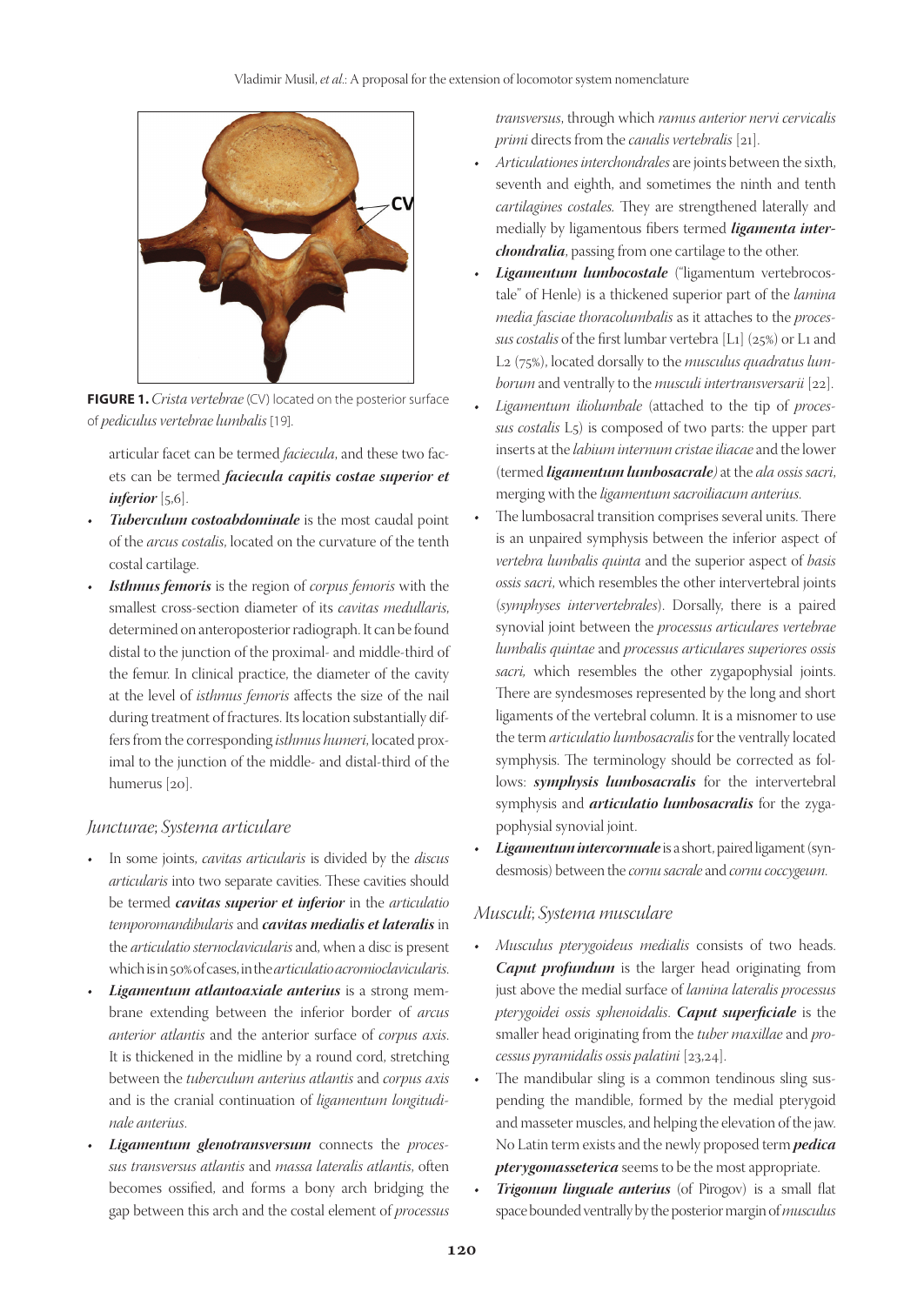*mylohyoideus,* caudally by the *venter posterior musculi digastrici* and cranially by *nervus hypoglossus.* Its floor is formed by the *musculus hyoglossus* and it contains *vasa lingualia*.

- *Trigonum linguale posterius* (of Béclard), also termed "angulus Béclardi", is a small flat space bounded dorsally by the *musculus mylohyoideus*, cranially by the *venter posterior musculi digastrici* and *musculus stylohyoideus* and caudally by the *cornu majus ossis hyoidei.* The triangle contains *vasa lingualia.*
- The origin of *musculus sternocleidomastoideus* is composed of two heads, *caput sternale et caput claviculare,*  which form the *fossa supraclavicularis minor*.
- Tendo intermedius musculi digastrici is a tendon between the *venter anterior et posterior musculi digastrici*. *Tendo intermedius musculi omohyoidei* is a tendon between the *venter superior et inferior musculi omohyoidei*.
- Musculus longus colli is a deep cervical muscle consisting of three parts, each with a different direction of muscle fibers. *Pars obliqua superior* extends between the *tuberculum anterius processus transversi vertebrarum cervicalium III-V* and *tuberculum anterius atlantis*. *Pars obliqua inferior* stretches between the anterior surface of *vertebrae thoracicae I-II* and *tuberculum anterius processus transversi vertebrarum cervicalium V-VI*. *Pars recta* extends between the anterior surface of *vertebrae cervicales V-VII et vertebrae thoracicae I-III* and the anterior surface of *vertebrae cervicales II-IV* [25,26].
- Trigonum musculare (trigonum omotracheale) is bound laterally by the *venter superior musculi omohyoidei* and *musculus sternocleidomastoideus* and medially by the midline of the neck. The medial border is an imaginary line. From the didactic point of view, a real border would be better. A possible solution is to describe both *trigona muscularia* as one unpaired space. This space may be called *tetragonum musculare*, an unpaired space bordered laterally on each side by the *venter superior musculi omohyoidei* and *musculus sternocleidomastoideus.*
- *Spatium paratonsillare* is a space containing loose connective tissue. It is bound medially by the capsule of *tonsilla palatina* and laterally by the *fascia pharyngobasilaris*, *musculus constrictor pharyngis superior* and *musculus tensor veli palatini* surrounded by the fascia. Ventrally it is bound by the *arcus palatoglossus* and dorsally by the *arcus palatopharyngeus*, with their corresponding muscles.
- **Spatium pterygomandibulare** is a narrow space between the *ramus mandibulae* (laterally), *musculus pterygoideus medialis* (medially) and *musculus pterygoideus lateralis* (cranially). It contains the *nervus lingualis*, *nervus alveolaris inferior* and *vasa alveolaria inferiora*.
- **Speculum rhomboideum** is a term for the aponeurotic origin of *musculus trapezius* at the *processus spinosi* of the

cervical and thoracic (T) vertebrae. Its borders are variable; cranially it may originate from the *processus spinosus* of C3-C6 and caudally from the *processus spinosus* of C6-T3. It has a rhomboid shape with the center located at the level of the *vertebra prominens* [27]. Due to its structure, an additional, more systemic term is proposed: *aponeurosis rhomboidea musculi trapezii.*

- **Fascia dorsi** is the fascia covering the superficial (first) layer of back muscles (*musculus trapezius et latissimus dorsi*) and is cranially continuous with the *fascia nuchae*.
- **Trigonum suboccipitale** is a deep space located dorsally at the transition between the head and neck. Medially, it is bound by the *musculus rectus capitis posterior major*, laterally by the *musculus obliquus capitis superior*, and caudally by the *musculus obliquus capitis inferior.* It contains the *pars atlantica arteriae vertebralis* and *nervus suboccipitalis*. The *nervus occipitalis major* passes over this space superficially [28].
- A part of *fascia endothoracica* covers the superior surface of the diaphragm, while a part of *fascia endoabdominalis* covers its inferior surface*.* The parts of these fasciae covering the diaphragm should be denominated specifically as *fascia phrenica superior* (instead of *fascia phrenicopleuralis*) and *fascia phrenica inferior* (instead of *fascia endoabdominalis*).
- Processus transversus vertebrae lumbalis is very rudimentary and reduced into the small *processus accessorius et mammillaris*. A process of the lumbar vertebra directing laterally in the horizontal plane is a rudimentary rib and thus termed correctly *processus costalis*, which should be preferred to *processus costiformis*, as already discussed by Kachlik et al. [5]. Unfortunately, many clinical books use the incorrect term "processus transversus" and, moreover, the ligaments and muscles stretching between these processes are termed *ligamenta intertransversaria* and *musculi intertransversarii*, respectively. From the grammatical and anatomical point of view, these structures should be termed *ligamenta intercostalia* and *musculi intercostales*, and to distinguish the latter from *musculi intercostales externi, interni et intimi* of the thorax they could be termed *musculi intercostales lumborum* (and similarly for the ligaments – *ligamenta intercostalia lumborum).*
- **Ligamentum ilioinguinale** is an alternative and clinically preferred term for *arcus iliopectineus* (A04.5.02.010). From the morphological point of view, it seems reasonable to use this term as the structure diverges from the *ligamentum inguinale* and attaches to the *eminentia iliopubica*.
- Lamina posterior fasciae thoracolumbalis consists of two laminae (a superficial and deep lamina). The superficial lamina is formed by the flat tendon (aponeurosis) of *musculus latissimus dorsi*. The deep lamina is composed of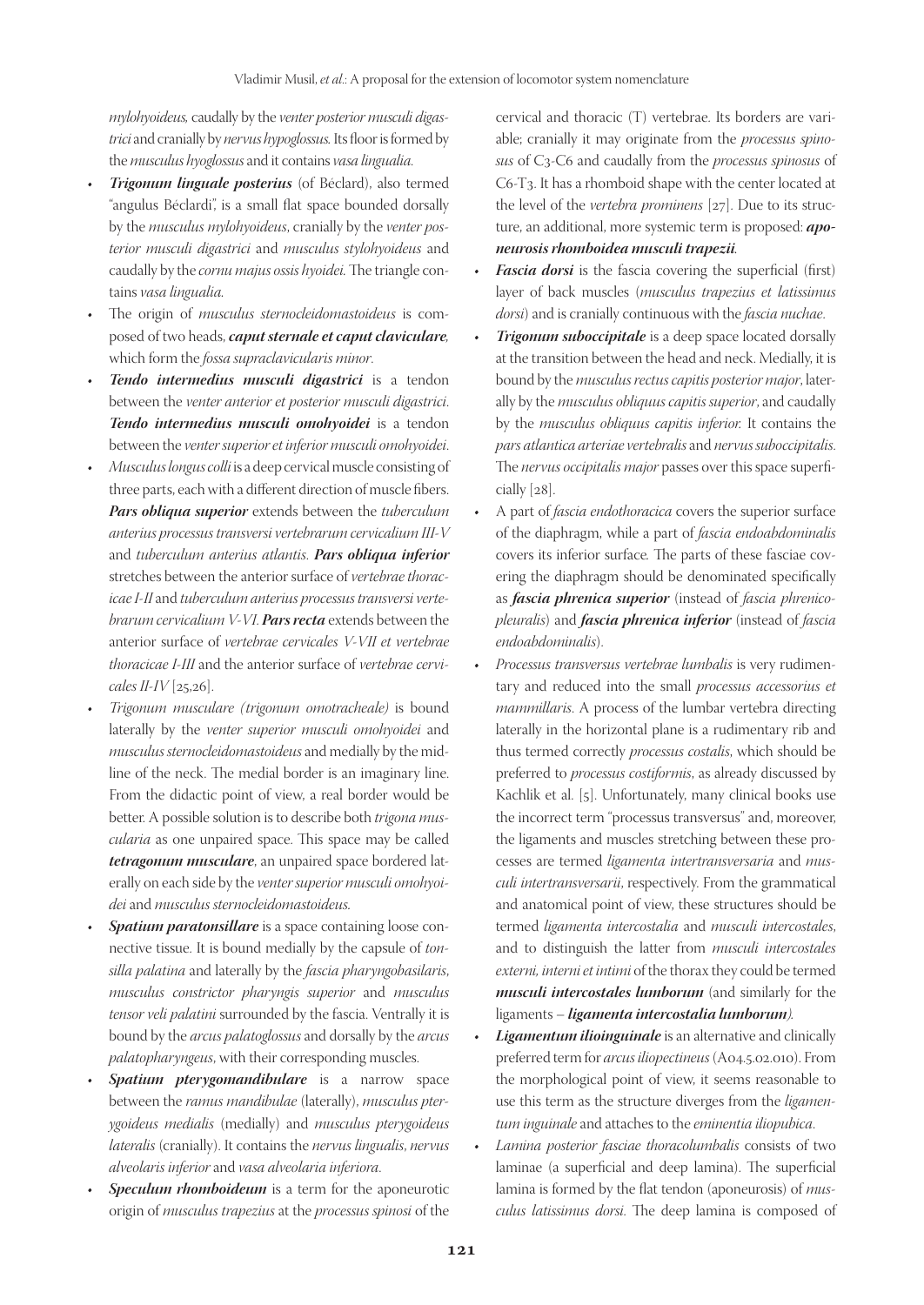bands of fibers passing laterocaudally from the midline and constituting a series of accessory posterior ligaments that anchor the *processus spinosi* L2-L5 to the *os ilium* and resist flexion of the lumbar vertebral column. These two layers can be termed *lamella superficialis et profunda* to follow the example of dividing *laminae* into *lamellae* [29].

- *Fascia vesicoumbilicalis* (of Delbet) is the triangular part of *fascia extraperitonealis* stretching from the umbilicus and paired *chorda arteriae umbilicalis* caudally to the urinary bladder where it blends with the *fascia pelvis visceralis* of the urinary bladder [30].
- **Fossa lumbosacralis** (of Cunéo and Marcille; sometimes also called "fossa iliolumbalis") is bounded medially by the *corpus vertebrae lumbalis quintae* (the body of L5) and *promontorium*, laterally by the medial border of *musculus psoas major*, and caudally by the cranial border of *ala ossis sacri*. Cranially, it contains adipose tissue and lymph nodes and caudally, it contains the *nervus obturatorius* and *truncus lumbosacralis*. It is usually crossed by *vasa iliaca communia* [31].
- Fossa obturatoria is located at the lateral border of the lesser pelvis, containing the *nervus obturatorius, vasa obturatoria* and *nodi lymphoidei*. These lymph nodes are removed during pelvic lymphadenectomy.
- *Fascia abdominis superficialis* is both the clinical and classical term for the fascia of *musculus obliquus externus abdominis*. The TA has introduced the term *fascia investiens* and for the fascia of the lateral abdominal muscles the term *fascia investiens profunda, intermedia et superficialis* are used. These terms do not reveal the structures they cover and thus they should be discussed and potentially reconsidered (see below).
- Diaphragma pelvis contains two openings: the ventral *hiatus urogenitalis* and a dorsal, innominate, opening for *canalis analis recti*. The dorsal opening can be named *hiatus analis.*
- *Fascia pelvis visceralis* is a common term for a group of heterogenic structures within the lesser pelvis surrounding and interconnecting the organs in the cavity. It can be divided into three frontal layers (plates or pillars): *lamina vesicalis*is the ventral plate, embracing the urinary bladder (and the prostate in males), *lamina genitalis* is the middle plate, encompassing the *cervix uteri* (and the vagina in females), and *lamina rectalis* is the dorsal plate, covering the rectum. All three plates contain blood and lymph vessels within their lateral parts, lymph nodes and nervous plexuses as well as condensed fibrous bands (sometimes with smooth muscle fibers), directed from the dorsolateral aspect of the lesser pelvis wall to the pelvic organs.
- There are inconsistences in the order and form of adjectives in terms of the synovial bursae. All Latin terms for

subcutaneous and subtendinous bursae use the concordant adjective before the specifying systemic adjective, e.g., *bursa subcutanea infrapatellaris*, *bursa subtendinea prepatellaris*, *bursa subcutanea calcanea*; except for the *bursa infrapatellaris profunda* and *bursa tendinis calcanei*  ("retrocalcaneal bursa"). These terms should be corrected as *bursa subtendinea/profunda infrapatellaris* and *bursa subtendinea calcanea*, respectively, to have a concise terminology and to clarify the exact position of the latter [32-34].

## DISCUSSION

As discussed in our previous articles, anatomists have been trying to achieve a complete and unambiguous anatomical terminology since 1895. Even though this goal has been accomplished to a large extent, the terminology will continuously be corrected and extended in the future, as further developments in diagnostic and therapeutic methods are made.

The TA has been updated in neuroanatomy, following extensive research in the field. Numerous microscopic structures of the brain were incorporated in the current version of TNA. However, many important gross anatomical structures, visible to the naked eye, were neglected in the TNA and, thus, should be incorporated in the next version of TA. Our articles are aimed to encourage discussion among anatomists and clinicians about including the missing anatomical structures in the TA.

At the present time, the role of an anatomist is not only to broaden the knowledge of the human body and extend the anatomical nomenclature, but also to work closely with clinicians to unify the terminology in theory and practice. Anatomists should understand why specific terms are used in clinical medicine, to ensure their correct use and to resolve any discrepancies between the official terminologies (e.g., the TA) and those specifically used in clinical medicine.

The discrepancy in the use of anatomical terminology also exists between anatomists from different countries. An example is the terminology of fascia. Fascia is defined differently in mainland Europe compared to the United Kingdom, the United States of America, and Canada. In Europe, the term *tela subcutanea* (listed in the TE as *tela subcutanea* [E5.17.2.0.0.0.1], in the Terminologia Histologica as *tela subcutanea; subcutis; hypodermis* [H3.12.00.2.00001], but missing in the TA) is used to describe a layer of tissue located deep to the reticular layer of the dermis, while the term *fascia* is used for the tissue covering a muscle or a group of muscles within one compartment (fasciae of muscles; *fasciae musculorum* [A04.0.00.038]), an organ (visceral fascia; *fascia visceralis* [A04.0.00.036]) or to describe a denser layer of connective tissue within sparser connective tissue anlage. The term *fascia investiens*, which is sometimes used to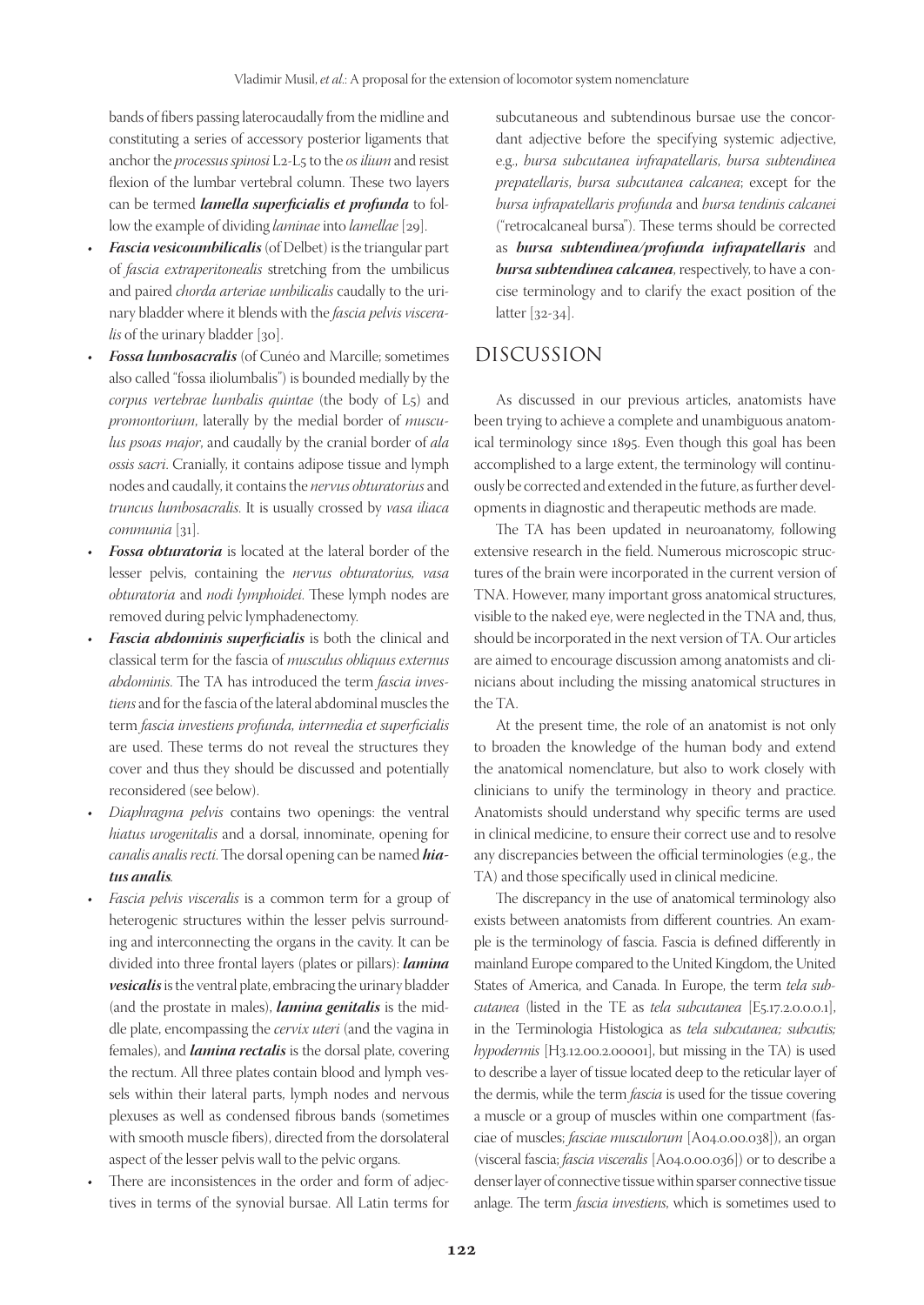describe a layer of connective tissue around a muscle (or a group of muscles), may even deepen the terminological confusion. A thorough and detailed discussion on this topic would extend far beyond the scope of this article. Nevertheless, it is necessary to define these basic terms and two reviews on this subject [35,36] provide valuable information. *Fascia superficialis* is a membranous layer separating the subcutaneous tissue into two adipose sublayers *(lamina superficialis et profunda telae subcutaneae).* The layer can be observed throughout the human body, although its arrangement and thickness vary according to the region of the body, as well as gender. For instance, the layer is thicker in the lower limbs than the upper limbs, on the posterior compared to the anterior aspect of the body, and in females compared to males [37]. Muscular fibers can be found within *fascia superficialis*, most prominently in the neck (*platysma*), face (superficial musculoaponeurotic system), anal region (*musculus sphincter ani externus*), scrotum and labia majora (*tunica dartos et tunica labiorum*), and areola. *Fascia superficialis* may be viewed as the human homologue of the cutaneous muscle layer (*panniculus carnosus*) found in the fascia of other mammals [38]. *Fascia superficialis* is recognized as the *stratum membranosum telae subcutaneae abdominis* ("fascia abdominis subcutanea of Scarpa") in the TA, and the *stratum membranosum telae subcutaneae perinei* ("fascia perinei suerficialis of Colles") and *fascia saphena* in the published consensus documents [39-43].

*Fascia profunda* is a fibrous membrane forming an intricate network that envelopes and separates muscles, forms sheaths for vessels and nerves, strengthens ligaments around joints and binds all these structures together into a firm, compact mass. The deep fascia surrounds all the muscles in the body, but has different features according to the region. In the limbs, the fascia is easily separable from the underlying muscles, being connected to them only by some myofascial expansions, and is more evident around the joints. Muscles are free to move in their epimysium surrounded by *fascia profunda*. In the trunk, the same structural features are recognized in *fascia thoracolumbalis*, *vagina musculi recti abdominis* and *fascia cervicalis*; on the contrary *fascia glutea, deltoidea, pectoralis et trapezia (nuchae)* are firmly adherent to their underlying muscles due to many intramuscular septa. These muscles are not separable from the fascia and epimysium is not recognizable. The term "fascia investiens" should be abandoned as it causes more confusion to this topic.

Similarly, a large number of terms that are also not included in the anatomical nomenclature, concern the ossification centers and growth plates (*physes*) of the bones. We have proposed some of those terms in our previous articles, but again, it is a very large and complex topic and deserves its own space for discussion.

There are also discrepancies in the description of the fasciae of the neck and the spaces located between them. A vertical space situated laterally and dorsally to the pharynx is given different names in anatomical atlases and the TA, i.e., *spatium peripharyngeum*, *spatium parapharyngeum*, *spatium lateropharyngeum*, and *spatium pharyngeum laterale*. On the contrary, the term *spatium retropharyngeum* is unique but it is applied to two different spaces located behind the pharynx and in front of the vertebral column, separated by a fibrous sheet that has no specific name (*fascia intercarotica*; "fascia alaris"). Unfortunately, at the moment, there is not enough published studies based on high-quality dissections to conclude this topic.

A similar problem concerns two narrow vertical spaces in the neck. The first triangular space is bound ventrally by the *musculus scalenus anterior*, dorsally by the *musculus scalenus medius*, and caudally by the first rib. It contains the *plexus brachialis, plexus cervicalis* and *arteria subclavia*. In addition, more names are applied to this space, as follows: "fissura interscalenica, fissura scalenorum, hiatus scalenicus, hiatus scalenorum posterius, interscalenic triangle, scalene hiatus". The other triangular slit, situated ventrally to the first one, is bound ventrally by the *musculus sternocleidomastoideus*, dorsally by the *musculus scalenus anterior* and caudally by the first rib. It contains the *vena subclavia, truncus subclavius*, and *tendo intermedius musculi omohyoidei*. It could be termed "fissura prescalenica" or "hiatus scalenorum anterius" but no consensus exists concerning the precise anatomical description of these two structures. Thus, extensive anatomical and imaging studies should be conducted to determine the correct terminology.

Individual proposals to revise the nomenclature can be found in the current literature. One of those proposals concerns the term *musculus omohyoideus*, where Ottone et al. [44] suggested to change the name to "musculus scapulohyoideus" based on its insertion on the scapula and due to the fact that the Greek term for the shoulder blade "omoplate" is not generally used [44]. Kachlik et al. [7] proposed to use the term *omus* for the shoulder and the authors of this article do not consider necessary to change the term, because they do not find it incorrect and misleading, both from the anatomical and from the linguistic point of view [7].

There is an ongoing discussion on which terms should be included in the TA among anatomists all over the world. However, the effort should be extended to clinicians, and their proposals should be taken into account as the most important role of anatomy is in clinical medicine. This article is aimed to encourage these steps and to serve as the basis for such activity.

### CONCLUSION

The TA is the main tool of communication in anatomy and clinical medicine. Our goal is to improve and extend the TA so it can become an ingrained and integral part of all medical disciplines. We can only achieve this goal through open discussion about all elements of the TA.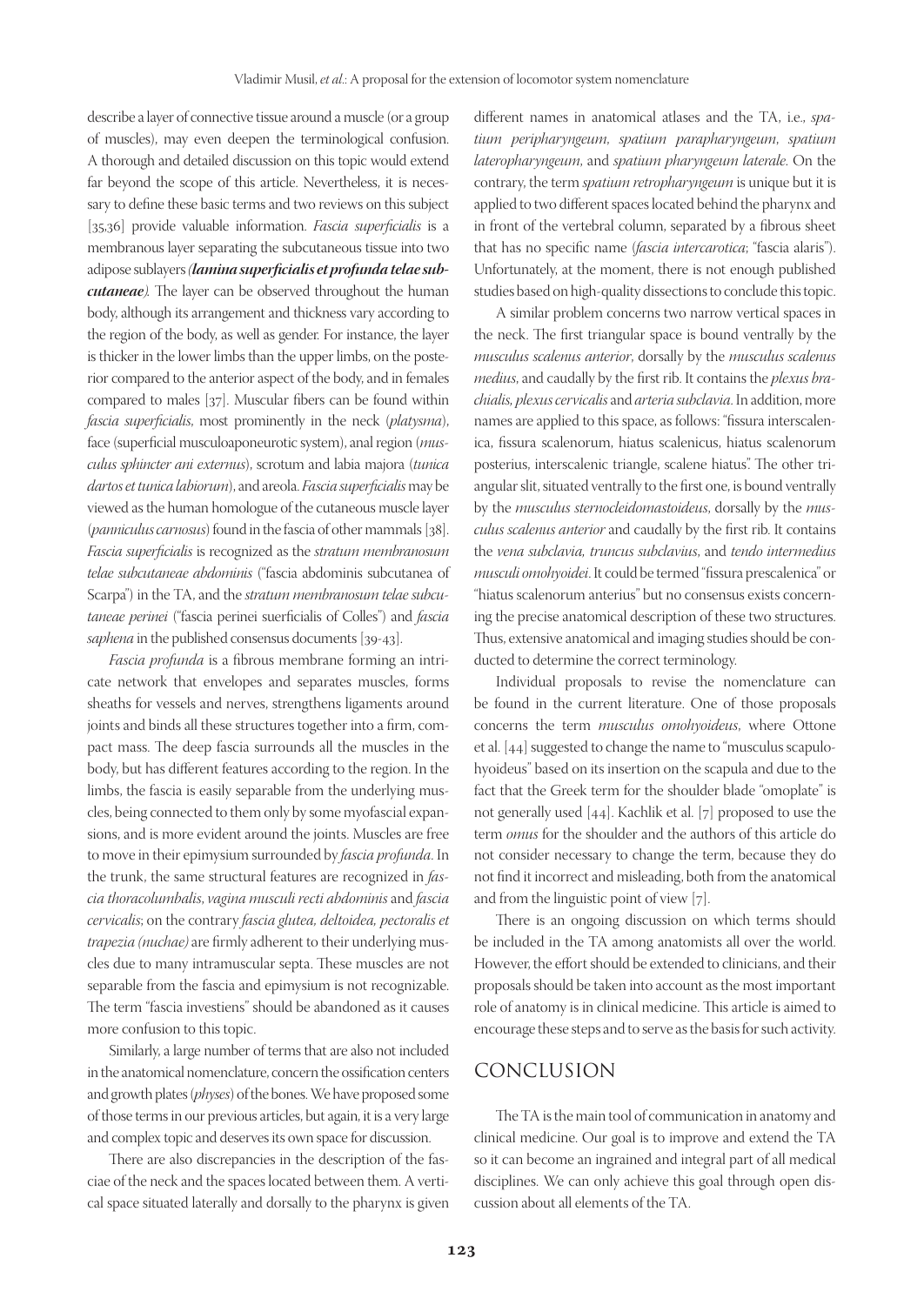## ACKNOWLEDGMENTS

The authors thank Miroslava Plecitá for help in obtaining the cited articles and Adam Whitley for language corrections.

The study was supported by the Charles University, Project Progres Q37.

## DECLARATION OF INTERESTS

The authors declare no conflict of interests.

## REFERENCES

- [1] Kachlík D, Musil V, Baca V. A plea for extension of the anatomical nomenclature. Part 1: Nervous system and senses. Folia Morphol (Warsz) 2017;76(1):168-77. https://doi.org/10.5603/FM.a2016.0064.
- [2] Kachlik D, Baca V, Bozdechova I, Cech P, Musil V. Anatomical terminology and nomenclature: past, present and highlights. Surg Radiol Anat 2008;30(6):459-66. https://doi.org/10.1007/s00276-008-0357-y.
- [3] Kachlik D, Bozdechova I, Cech P, Musil V, Baca V. Mistakes in the usage of anatomical terminology in clinical practice. Biomed Pap Med Fac Univ Palacky Olomouc Czech Repub 2009;153(2):157-61. https://doi.org/10.5507/bp.2009.027.
- [4] Kachlik D, Baca V, Stingl J. The spatial arrangement of the human large intestinal wall blood circulation. J Anat 2010;216(3):335-43. https://doi.org/10.1111/j.1469-7580.2009.01199.x.
- [5] Kachlik D, Musil V, Baca V. Terminologia anatomica after 17 years: inconsistencies, mistakes and new proposals. Ann Anat 2015;201:8-16.

https://doi.org/10.1016/j.aanat.2015.04.006.

- [6] Kachlik D, Musil V, Baca V. Contribution to the anatomical nomenclature concerning general anatomy and anatomical variations. Surg Radiol Anat 2016;38(7):757-65. https://doi.org/10.1007/s00276-016-1627-8.
- [7] Kachlik D, Musil V, Baca V. Contribution to the anatomical nomenclature concerning upper limb anatomy. Surg Radiol Anat  $2017:39(4):405-17.$

https://doi.org/10.1007/s00276-016-1749-z.

[8] Kachlik D, Musil V, Baca V. Contribution to the anatomical nomenclature concerning lower limb anatomy. Surg Radiol Anat 2018;40(5):537-62.

https://doi.org/10.1007/s00276-017-1920-1.

- [9] FIPAT. Terminologia Anatomica: International Anatomical Terminology, Multilingual Edition. 2<sup>nd</sup> ed. New York: Thieme Verlag; 2011.
- [10] FICAT. Terminologia Embryologica: International Embryological Terminology. Stuttgart: Thieme Verlag; 2013.
- [11] FCAT. Terminologia Anatomica. Stuttgart: Thieme Verlag; 1998.
- [12] Krmpotic-Nemankic J, Vinter I, Kelovic Z, Suknaic S. The neglected maxillary process of the palatine bone. Ann Anat 2003;185(1):53-6. https://doi.org/10.1016/S0940-9602(03)80010-9.
- [13] Patil K, Mahima VG, Malleshi SN, Srikanth HS. Prevalence of zygomatic air cell defect in adults-A retrospective panoramic radiographic analysis. Eur J Radiol 2012;81(5):957-9. https://doi.org/10.1016/j.ejrad.2011.01.081.
- [14] Jones FW. The anterior superior alveolar nerve and vessels. J Anat 1939;73(Pt 4):583-91.
- [15] Bahsi I, Orhan M, Kervancioglu P. A sample of morphological eponym confusion: foramina of Stenson/Stensen. Surg Radiol Anat 2017;39(8):935-6.

https://doi.org/10.1007/s00276-017-1835-x.

[16] Juodzbalys G, Wang HL, Sabalys G. Anatomy of mandibular vital structures. Part II: Mandibular incisive canal, mental foramen and associated neurovascular bundles in relation with dental implantology. J Oral Maxillofac Res 2010;1(1):e3. https://doi.org/10.5037/jomr.2010.1103.

- [17] McDonnell D, Reza Nouri M, Todd ME. The mandibular lingual foramen: a consistent arterial foramen in the middle of the mandible. J Anat 1994;184(Pt 2):363-9.
- [18] Liang X, Jacobs R, Lambrichts I, Vandewalle G. Lingual foramina on the mandibular midline revisited: a macroanatomical study. Clin Anat 2007;20(3):246-51. https://doi.org/10.1002/ca.20357.
- [19] Weiglein A. Crista ivanici-A landmark for safe pediculation in spine surgery. Anatomy 2012;6:S2.
- [20] Wiss DA. Fractures. 2<sup>nd</sup> ed. Philadelphia, PA: Lippincott, William and Wilkins; 2006.
- [21] Macalister A. Notes on the development and variations of the atlas. J Anat Physiol 1893;27(Pt 4):519-42.
- [22] Saker E, Tardieu GG, Alonso F, Chung BS, Fisahn C, Loukas M, et al. The forgotten lumbocostal ligament: Anatomical study with application to thoracolumbar surgery. Cureus 2016;8(12):e925. https://doi.org/10.7759/cureus.925.
- [23] Henle J. Handbuch der Muskellehre des Menschen. Handbuch der systematischen Anatomie des Menschen; Bd. 1. Abt. 3. Braunschweig: Fiedrich Vieweg und Sohn; 1858.
- [24] Testut L, Duval M. Les Anomalies Musculaires Chez L'homme: Expliquées Par L'anatomie Comparée: Leur Importance en Anthropologie. Paris: G. Masson; 1884.
- [25] Hafferl A. Lehrbuch der Topographischen Anatomie. Berlin: Springer-Verlag; 1953.
- [26] Wachsmuth W, von Lanz LT, Wachsmuth W. Praktische Anatomie: Praktische Anatomie: Hals: Ein Lehr- Und Hilfsbuch der Anatomischen Grundlagen Ärztlichen Handelns. Berlin: Springer; 2004.
- [27] Ono A, Tonosaki Y, Yokoyama T, Aburakawa S, Takeuchi K, Numasawa T, et al. Surgical anatomy of the nuchal muscles in the posterior cervicothoracic junction: significance of the preservation of the C7 spinous process in cervical laminoplasty. Spine (Phila Pa 1976) 2008;33(11):E349-54. https://doi.org/10.1097/BRS.0b013e31817152cc.
- [28] Hafferl A. Lehrbuch der Topographischen Anatomie. Vol. 3. Berlin: Springer-Verlag; 1969.
- [29] Bogduk N, Macintosh JE. The applied anatomy of the thoracolumbar fascia. Spine (Phila Pa 1976) 1984;9(2):164-70.
	- https://doi.org/10.1097/00007632-198403000-00006.
- [30] Delbet P. Anatomie Chirurgicale de la Vessie. Paris: Librairie J.-B. Bailliere et Fils; 1895.
- [31] Cuneo B, Marcille M. Topographie des gaglions ilio pelviens. Bull Mem Soc Anat Paris 1901;6(3):653-63.
- [32] Kachlik D, Baca V, Cepelik M, Hajek P, Mandys V, Musil V. Clinical anatomy of the calcaneal tuberosity. Ann Anat 2008;190(3):284-91. https://doi.org/10.1016/j.aanat.2008.02.001.
- [33] Kachlik D, Baca V, Cepelik M, Hajek P, Mandys V, Musil V, et al. Clinical anatomy of the retrocalcaneal bursa. Surg Radiol Anat 2008;30(4):347-53.

https://doi.org/10.1007/s00276-008-0335-4.

- [34] Kachlik D, Musil V, Vasko S, Klaue K, Stingl J, Baca V. Calcaneus, calcaneal tendon and retrocalcaneal bursa. Historical overview and plea for an accurate terminology. Acta Chir Belg 2010;110(2):255-60. https://doi.org/10.1080/00015458.2010.11680613.
- [35] Stecco C, Macchi V, Porzionato A, Duparc F, De Caro R. The fascia: the forgotten structure. Ital J Anat Embryol 2011;116(3):127-38.
- [36] Stecco C, Tiengo C, Stecco A, Porzionato A, Macchi V, Stern R, et al*.* Fascia redefined: anatomical features and technical relevance in fascial flap surgery. Surg Radiol Anat 2013;35(5):369-76. https://doi.org/10.1007/s00276-012-1058-0.
- [37] Abu-Hijleh MF, Roshier AL, Al-Shboul Q, Dharap AS, Harris PF. The membranous layer of superficial fascia: evidence for its widespread distribution in the body. Surg Radiol Anat 2006;28(6):606 -19. https://doi.org/10.1007/s00276-006-0142-8.
- [38] Lancerotto L, Stecco C, Macchi V, Porzionato A, Stecco A, De Caro R. Layers of the abdominal wall: anatomical investigation